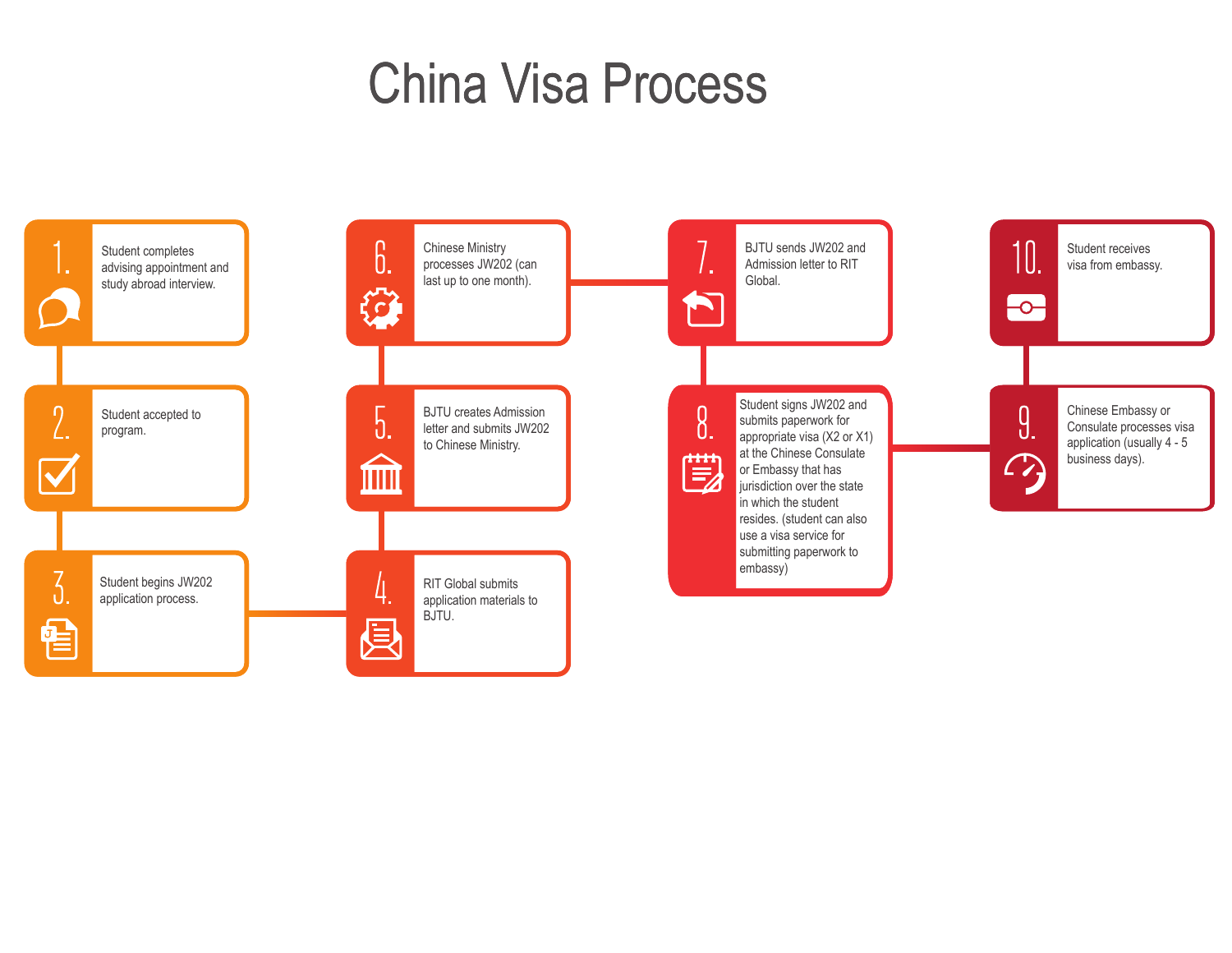# **Student Visa Instructions for China**

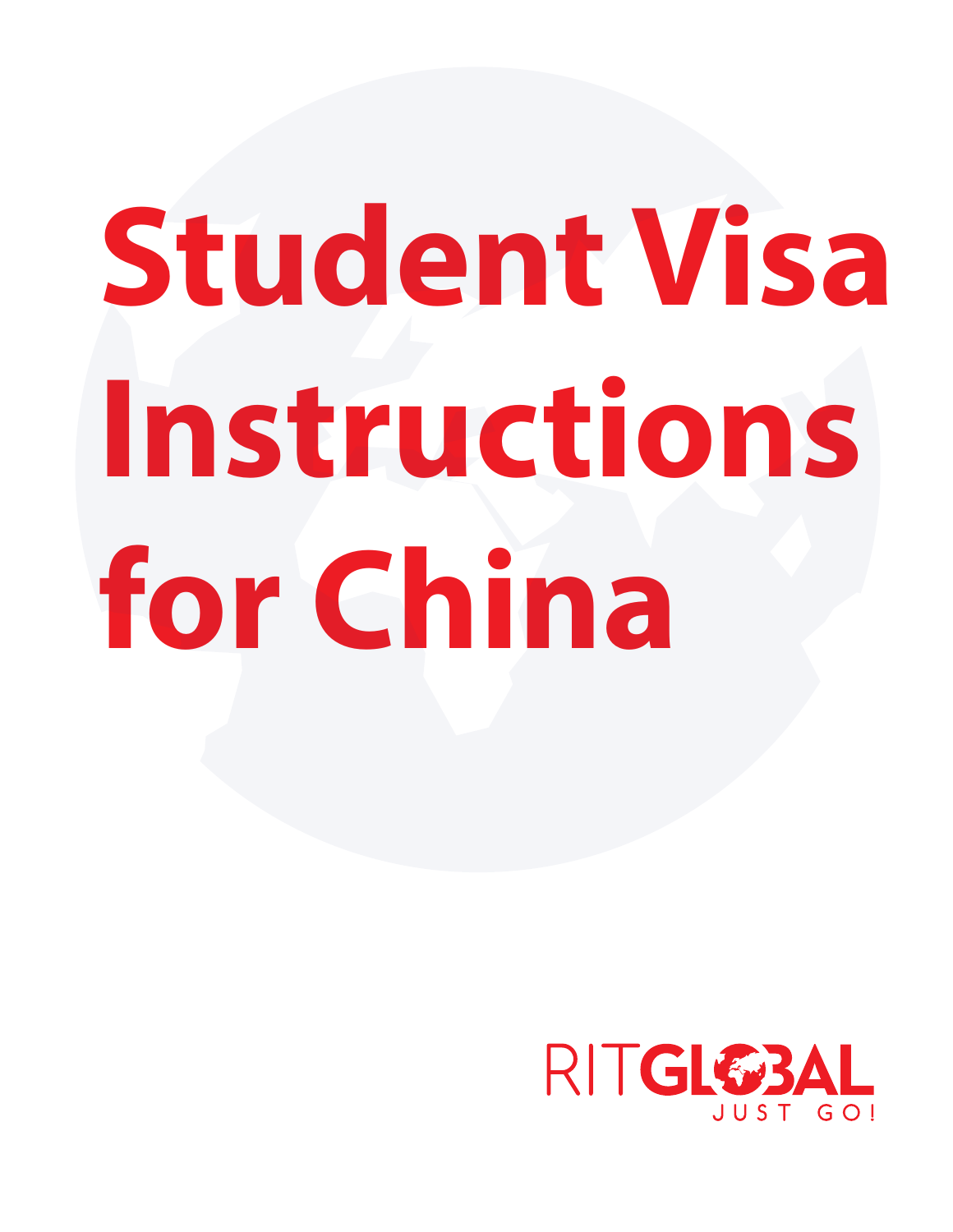- **All students studying in China will need a visa**
- You will receive guidance on the visa process from a Study Abroad advisor
- $\blacksquare$  It is your responsibility to apply for your visa
- You will be informed of deadlines for submission of required documents by a Study Abroad advisor
- You can contact one of our Study Abroad advisors with any questions or concerns
- You must submit all required documents to a Study Abroad advisor

## Before Starting the Visa Process

- $\blacksquare$  Make sure to complete your profile and application in the Compass. All students applying for the BJTU exchange program in China must fill out a profile and application on the Compass database.
- Please make sure to upload a scanned copy of your passport<sup>\*</sup>, and add your health insurance information (name on policy and number) under the 'Insurance' tab.
	- \* Prior to applying for study abroad, please make sure to check the expiration date on your passport. Visa approval requires that your passport be valid for a minimum of six months past the end date of your program. If necessary, you can apply to renew your passport through the local post office, or county clerk office.
- Upon acceptance into the program, you will receive an e-mail from the RIT Global office notifying you of the results and providing instructions with next steps.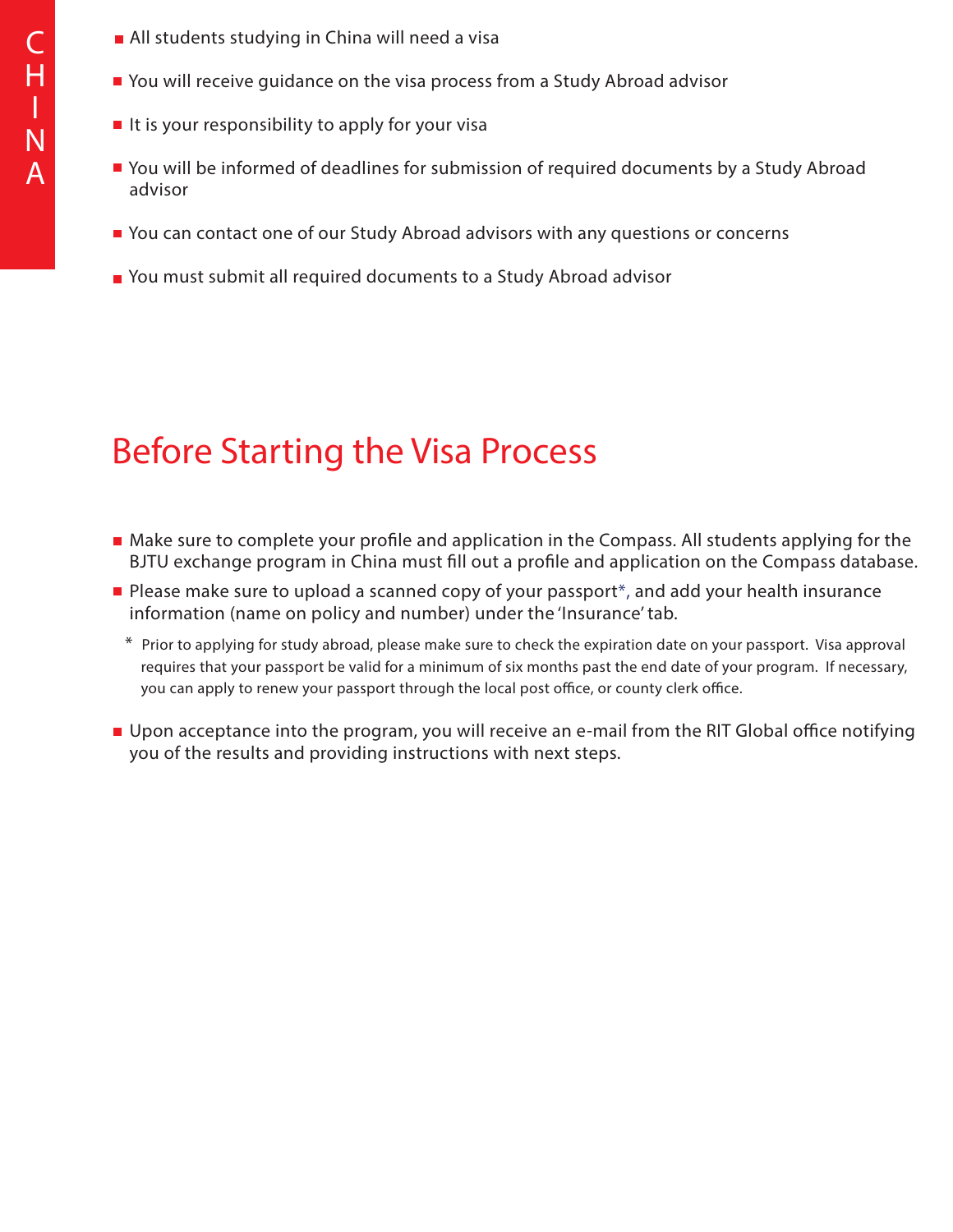## F.A.Q. FOR VISA PROCESS IN CHINA

#### WHAT TYPE OF VISA WILL I NEED FOR MY EXCHANGE PROGRAM IN CHINA?

- If you plan to attend the BJTU exchange program for 6 months (or one semester), you will need to apply for an **X2** visa.
- If you plan to study at BJTU for more than one year, you will need to apply for an **X1** visa.

#### HOW DO I APPLY?

During your advising meetings, the study abroad advisor will review the process with you. Upon approval of your study abroad application, the study abroad advisor will work with you to collect the necessary documents.

#### WHAT IS THE FIRST STEP TO GET STARTED?

The first step is to complete your application for the exchange program. The RIT Global office will then submit your application materials to the host university.

#### HOW LONG WILL IT TAKE FOR MY APPLICATION MATERIALS AND JW202 TO BE PROCESSED?

Processing time is approximately one month.

- **DED** Upon acceptance of your application, BJTU will submit the request for your JW202 to the Chinese Ministry.
- **BJTU will forward your Admission letter and JW202 to the RIT Global office.**

#### WHAT HAPPENS NEXT?

You should start collecting the remaining documents needed for your visa application and apply for your visa at the Embassy or Consulate of the People's Republic of China.

Please follow the instructions at http://www.china-embassy.org/eng/visas/hrsq/

#### DO I NEED TO SUBMIT MY PAPERWORK IN PERSON AT THE EMBASSY?

You can apply for an appointment and submit your documents in person. Alternatively, you have the option of working with a visa company, who can submit the visa application on your behalf. Following is a list of companies that students have used in the past. The study abroad advisor can help you get started.

- Travisa (http://www.travisa.com/)
- Travel Docs (http://www.traveldocs.com/)

#### WHEN SHOULD I SUBMIT MY VISA APPLICATION?

You should plan to submit your visa application as soon as possible after you receive your admission letter and JW202.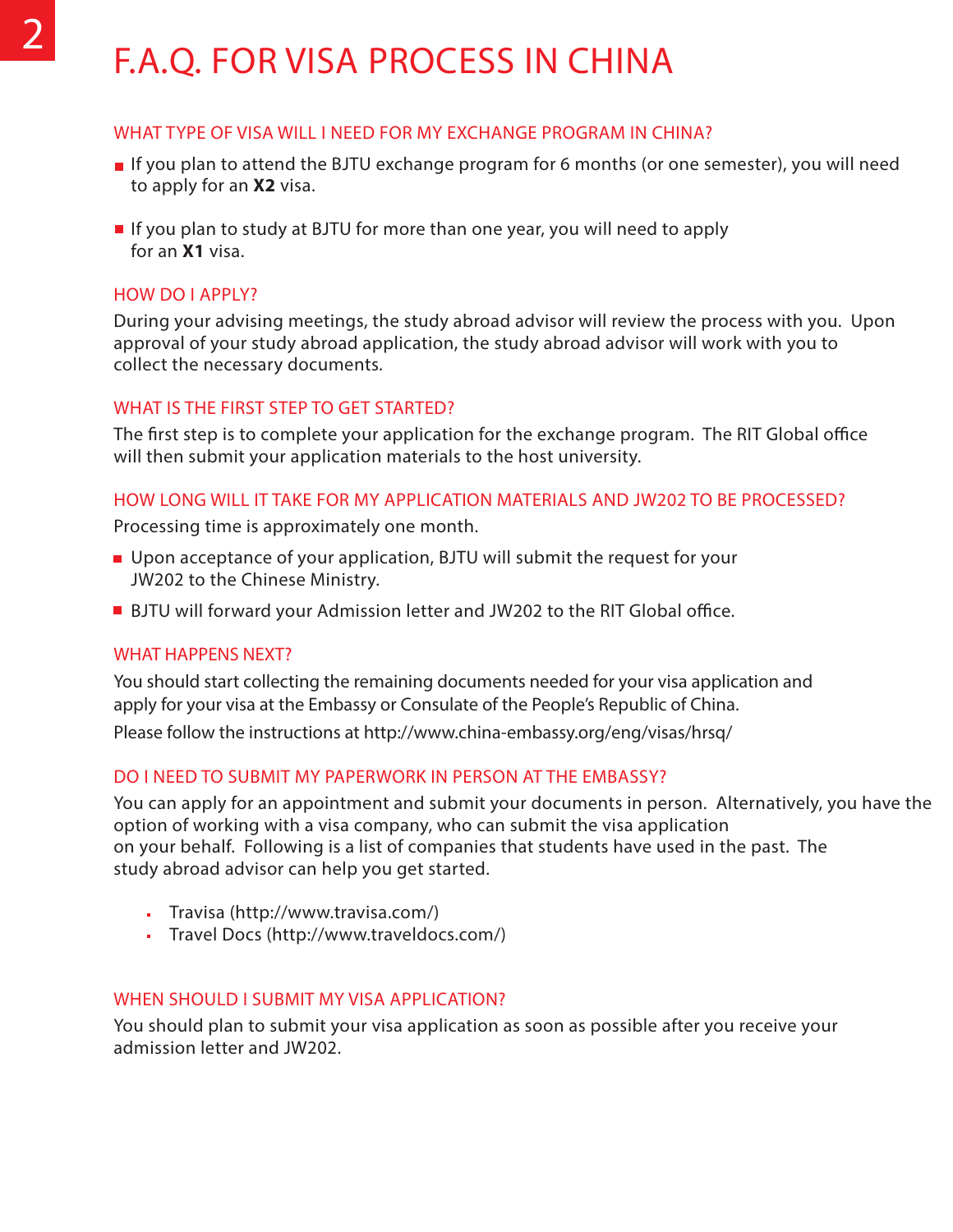#### WHAT ARE THE REQUIRED DOCUMENTS FOR THE VISA?

- X1 visa application for one year or longer study in China
	- Valid passport
	- Visa application (form V.2013)
	- Recent color passport photo
	- Proof of legal stay or resident status (only for non-U.S. citizens)
	- Original and photocopy of the admission letter from host university
	- Original and photocopy of the "visa application for study in China" (form JW202)
- X2 visa application for 6 month study in China
	- Valid passport
	- Visa application (form V.2013)
	- Recent color passport photo
	- Proof of legal stay or resident status (only for non-U.S. citizens)
	- Original and photocopy of the admission letter from host university
	- Original and photocopy of the "visa application for study in China" (form JW202)

#### WHAT IS THE APPLICATION FFF?

The application fee for U.S. citizens is \$140.00 USD for a single entry or multiple entry visa.

#### WHAT IS THE APPLICATION FEE FOR NON-U.S. CITIZENS?

- Single entry visa -- \$30.00
- Double entry visa -- \$45.00
- Multiple entries for 6 months -- \$65.00
- Multiple entries for 12 months -- \$90.00

NOTE: Visa fees may vary for citizens of certain countries. Please check with the closest consulate or embassy of the People's Republic of China to confirm your fee. Also, students using a visa processing company may have additional fees paid directly to the company.

#### WHAT FORMS OF PAYMENT ARE ACCEPTABLE?

Acceptable methods of payment are credit card (MasterCard or Visa only), money order, cashier's check, or company check. Check or money order should be made payable to "Chinese Embassy", or to "Chinese Consulate in (name of city)". Personal checks are not accepted.

#### I AM A FORMER CHINESE CITIZEN WITH CITIZENSHIP IN ANOTHER COUNTRY. DO I FOLLOW THE SAME VISA PROCEDURE?

In addition to the visa items listed above, you must also provide the following:

- Photocopy of previous Chinese passport(s) or previous Chinese visas
- If applying for a Chinese visa for the first time, you should provide your previous Chinese passport and copy of the data page
- If you obtained a Chinese visa before and want to apply for a new visa with a renewed foreign passport that does not contain your previous Chinese visa, you should provide a photocopy of the previous passport's data page and photo page, and a copy of the Chinese visa page.